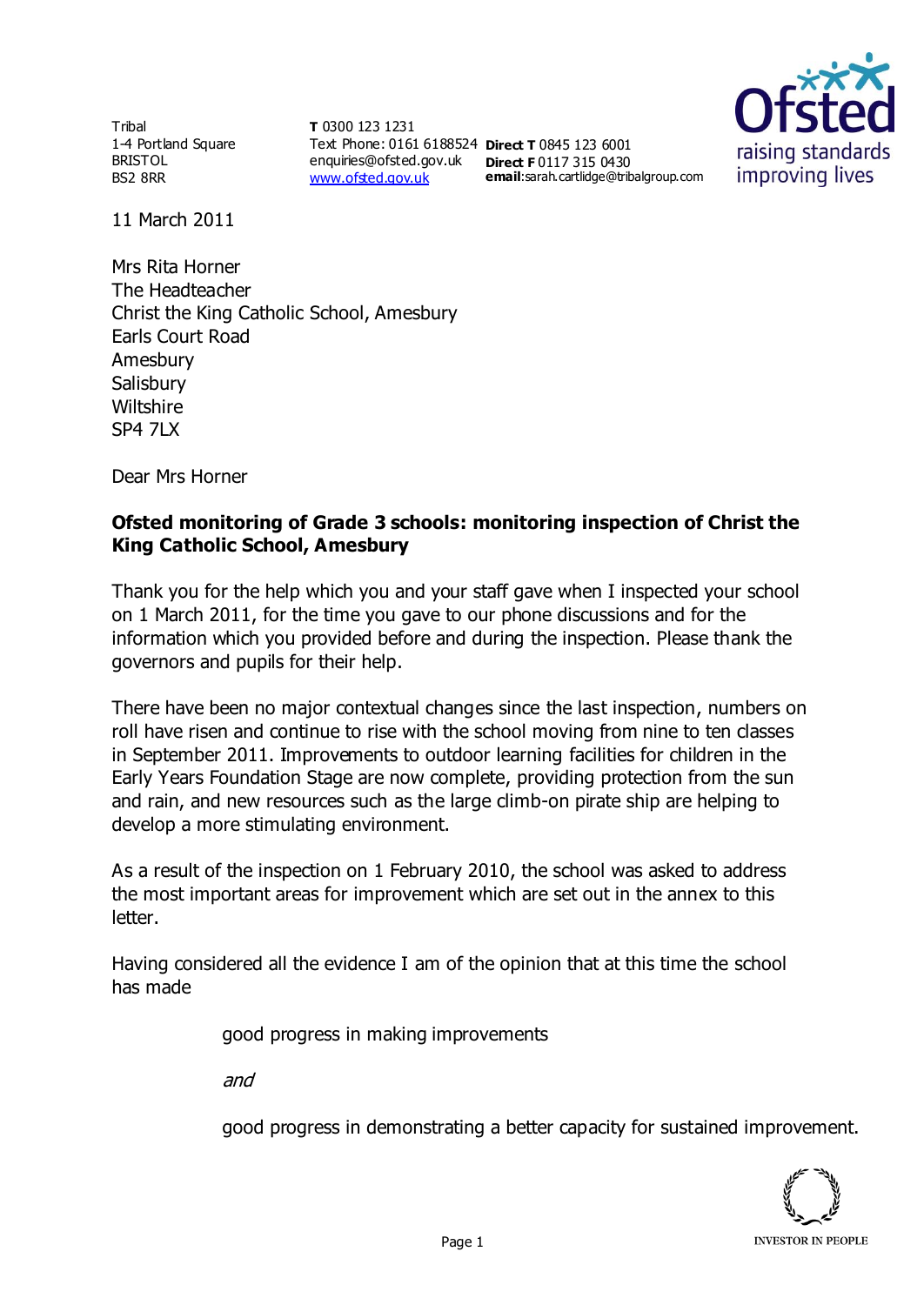

Year 6 pupils' attainment improved in 2010 as a result of better use of assessment by teachers to set targets and develop planning for different ability groups. This helped middle ability pupils especially and the proportion of all pupils reaching Level 4 plus was notably higher. This was particularly so in terms of writing, where the school's renewed focus and the newly introduced 'Big Write' approach is paying dividends. Boys, previously disinterested in writing, are now eagerly involved and the development of opportunities across the curriculum through revised planning on central themes is benefiting all pupils. Learning is obviously fun. A good example being in a Years 3 and 4 literacy lesson where what could have been a mundane punctuation exercise was brought to life in role play, with drama being very effectively used to highlight speech marks and commas. In a Year 6 English lesson on persuasive writing, the school's new commitment to the use of talking partners to get pupils to share ideas and evaluate success culminated in lively well-reasoned debate. Pupils, especially the more able, were very effectively challenged to take the lead in research to support their points of view.

The impact of new initiatives is still developing. Predictions for 2011, based on the school's own well-documented data, point to continuing positive improvement with an overall profile of attainment much closer to the national average. Taking those pupils in the special unit out of calculations indicates that in English and mathematics attainment is broadly average. This is reassuring of good progress against the areas for development of the last report. However, although there are increases in the proportion of pupils achieving Level 5 in both subjects, these are still below the national average. That this is more obvious in mathematics than English is a tribute to the success of the 'Big Write' approach, but highlights that problem solving and investigative mathematics are now priorities. The school is aware of this and is seeking to redress the balance. Good use of experience gained by staff visiting other schools and advice from such sources as the School Improvement Partner are being well used as the basis of development. In a good Year 6 lesson on probability, the teacher's attention to providing opportunities for pupils to explain their strategies and use the correct vocabulary enhanced their understanding. The relevance of the activity was guaranteed by being skilfully related to pupils' everyday life. The result was good learning and rapid progress, particularly for more able pupils, as well as proving enjoyable for all. Visits to other lessons across the school show that the modelling of such good practice is having positive effects. However, the pace of learning is variable with isolated incidents where explanations are too long and pupils are not active enough, for example in physical education.

Throughout the school pupils behave well and show positive attitudes. Good progress has been made in sustaining the school's positive ethos, building on the success of provision for the Early Years Foundation Stage, continuing good care, guidance and support, and, strengths in pupils' personal development. These aspects are now more deliberately complemented through careful analysis of data to track the performance of every pupil and inform future planning. As a result, pupil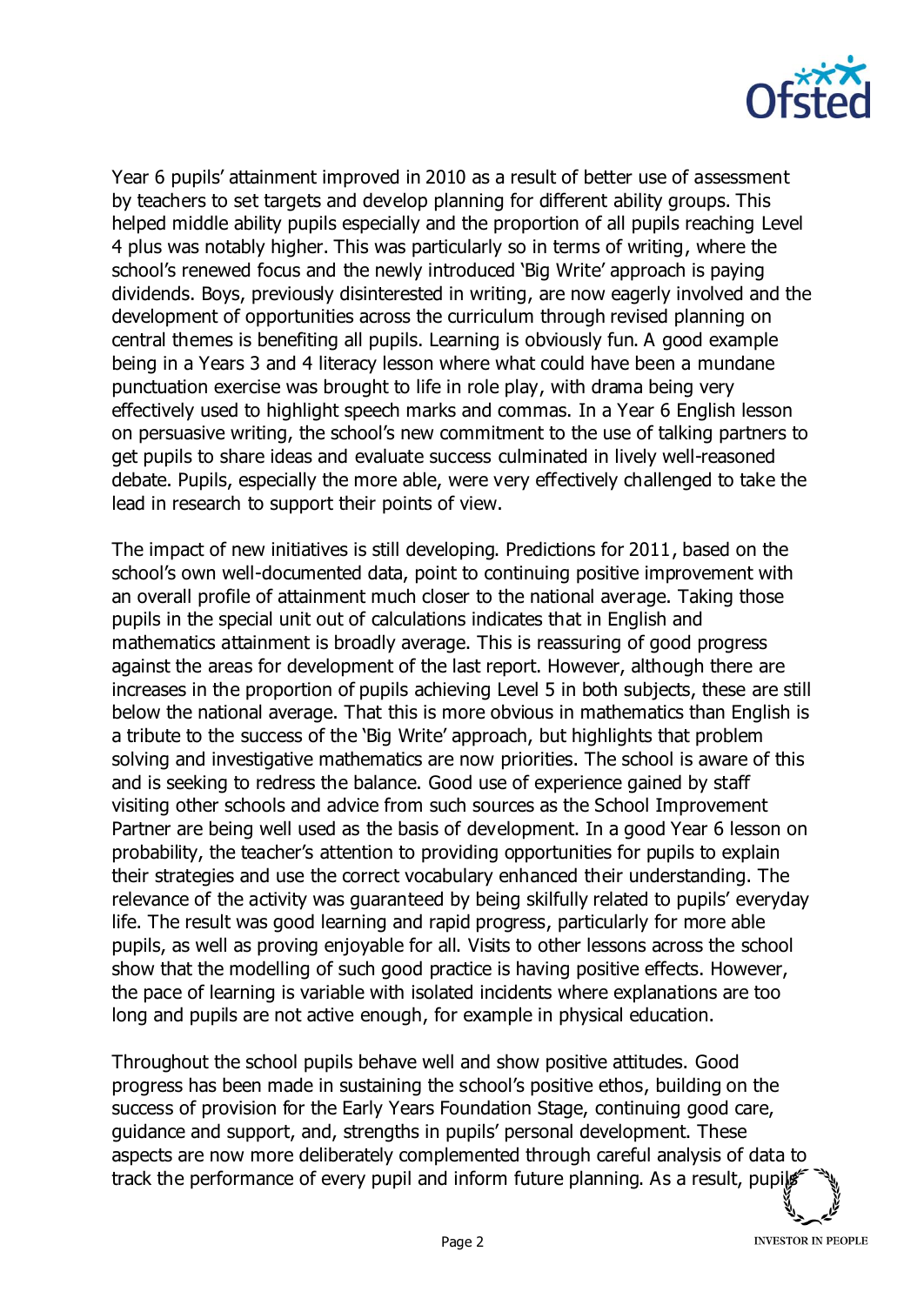

are making at least the expected progress. Staff make constant reference to learning objectives and pupils' individual targets to show how progress can be measured. Making more obvious written comments and prompts in marking to direct pupils to ways of making improvements is the way forward.

The way developments in the use of assessment are managed and monitored with pupils drawn into the self-evaluation process is a key factor in the school's good progress towards establishing its capacity to sustain further improvement. The school development plan has been used effectively to improve provision and consequently drive up attainment. Since the last inspection greater opportunities have been provided for staff in general to contribute, participate in setting priorities and evaluate success. Together with sustained good leadership, this has enhanced team spirit and job satisfaction as well as benefiting pupils' learning. Governors are better informed through links with particular classes as well as subjects and are in a better position to challenge decisions on the basis of outcomes in pupils' progress. A good example is in the tracking of the progress of pupils with special educational needs and/or disabilities following the increase in teaching assistant hours to establish cause and effect.

The school is well supported by the local authority through regular contact with the School Improvement Partner. This has resulted in more incisive self-evaluation as well as providing a sounding board for the development of new ideas.

I hope that you have found the inspection helpful in promoting improvement in your school. This letter will be posted on the Ofsted website.

Yours sincerely

Mike Burghart **Additional Inspector**